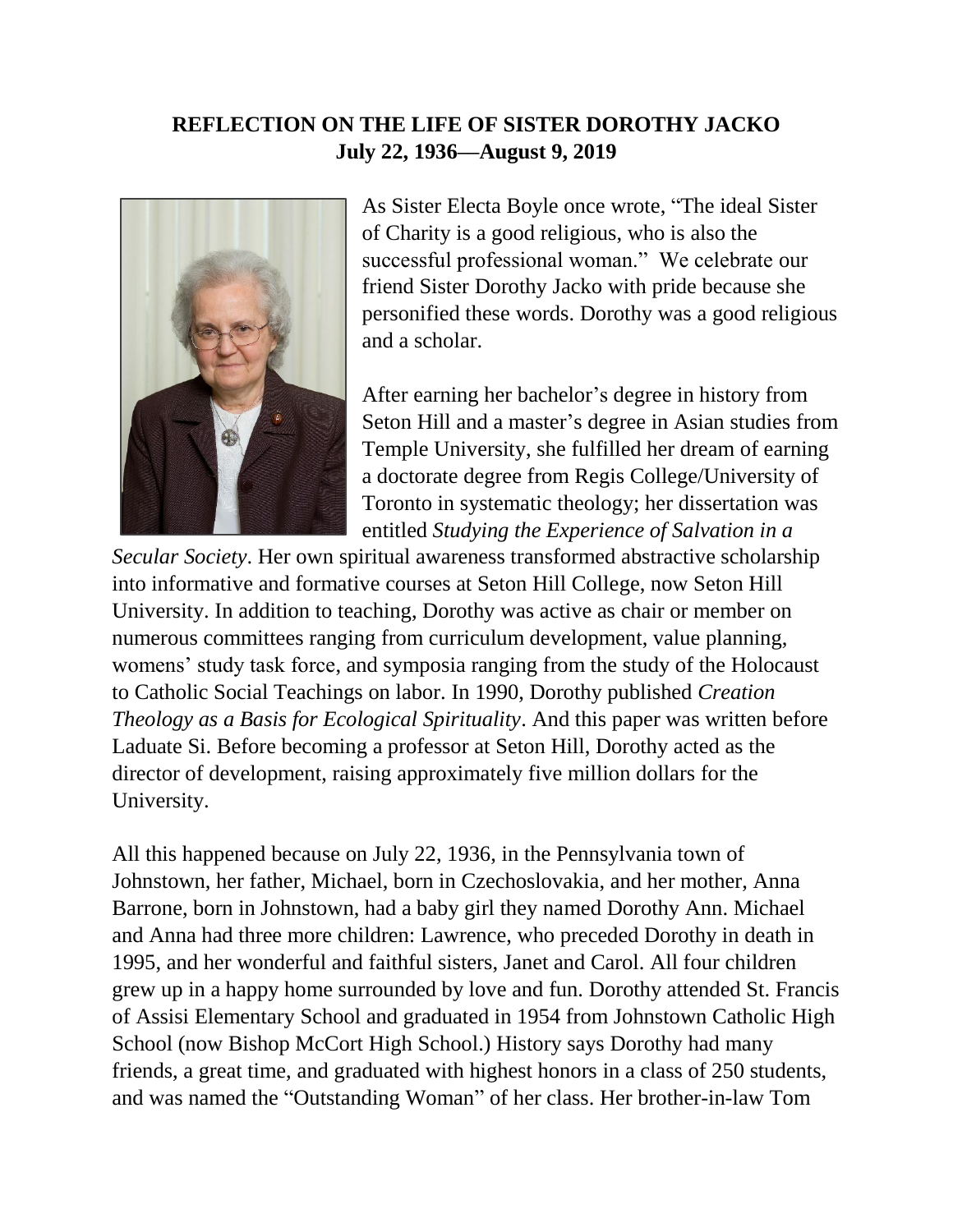told me Dorothy never received a grade below an "A" in her life––the grade we all struggled to receive. After graduation Dorothy worked for five years as a secretary.

When Dorothy attended Johnstown Catholic High School, several religious communities were represented on the faculty. When she felt called to religious life, she did a study of each of the communities. Does that surprise anyone? According to her research, the Sisters of Charity won because they had an understanding of people and were willing to help with any problem presented. And Dorothy fit this pattern. So once again the Sisters of Charity reaped the harvest.

On September 8, 1959, Dorothy arrived at the Sisters of Charity Novitiate. This is a quote from Dorothy: "Although my parents are good Catholics and have a respect and regard for the religious life, they were upset by my entering. They did not feel I was the 'type.'" But history tells us she was the perfect type. Dorothy honored both her parents by asking for her religious name to be Sister Michael Ann. She kept the name until 1967 when the sisters had the option to return to their baptismal names if they chose to do so. Once again, she honored her parents by going back to the name Dorothy, which they gave her in Baptism.

Here I quote myself: "Dorothy was the most intelligent, funny, and pleasant person I have ever known." She was a scholar, but the irony of this is the fact that Dorothy began her religious life teaching first grade at St. Bruno School in South Greensburg. This was not a good fit. Then she taught business and social studies at St. Anselm, St. John the Baptist, and Elizabeth Seton High Schools in Pittsburgh. It was a better fit for her, but not quite right. During these years she received a Master of Arts in History at Temple University and earned an Master of Arts in Liturgy at Notre Dame.

During many years she typed, proof read, and critiqued the writings for her two closest friends: Sister Melanie DiPietro and Sister Frances Stefano. Sister Frances preceded Dorothy in death in 1992, and I am sure she is waiting to meet her as she comes home. Sister Melanie is away doing work for the Sisters of Charity in Texas this week. If they were here, one of them, not I, would be sharing Dorothy's life with you today. It is my privilege to do so.

No memory of Sister Dorothy's life would be complete without sharing the love and care of her two sisters Janet and Carol, their husbands Gil and Tom, their